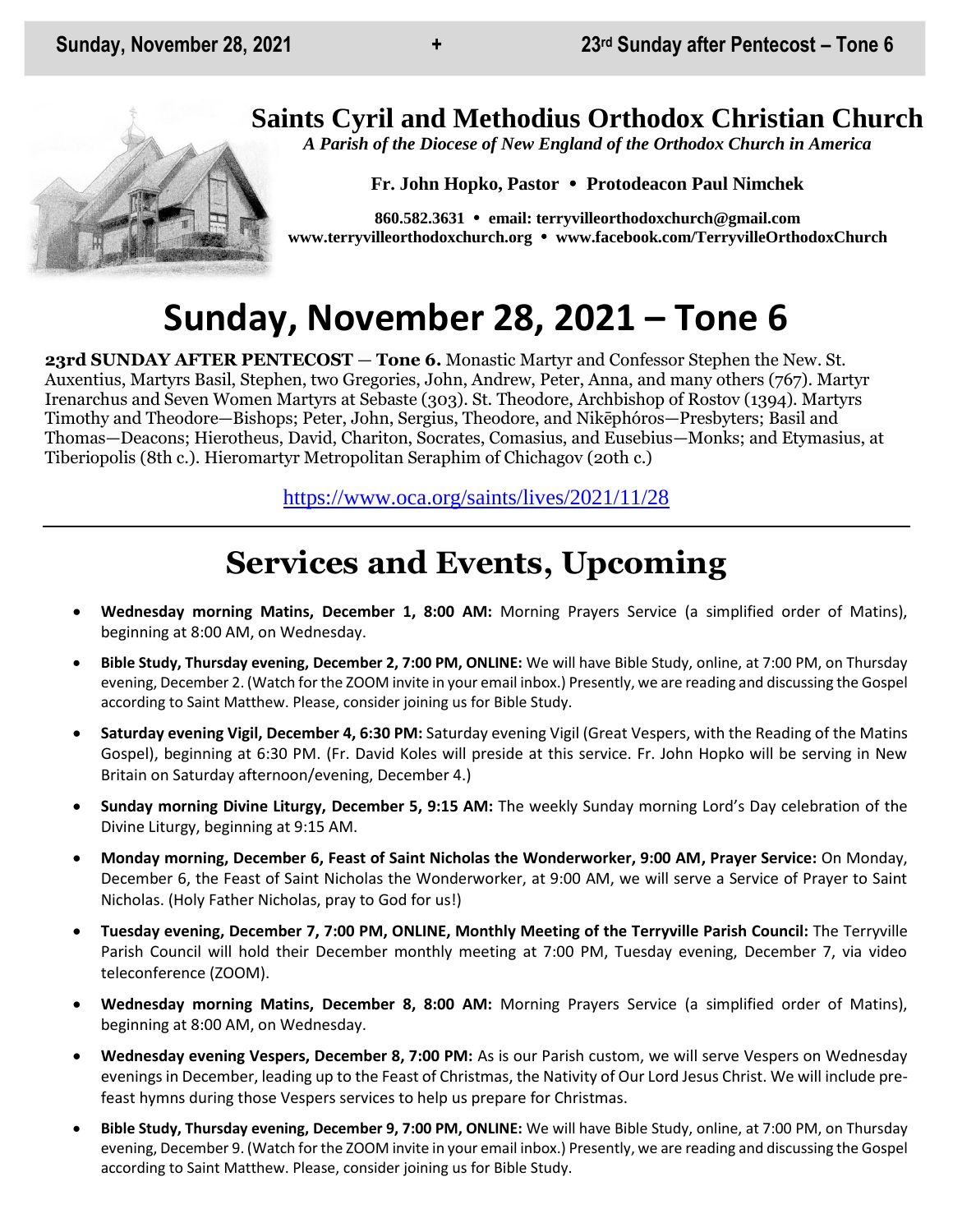## **PARISH PRAYER LIST**

#### **We pray for all victims of disease, disaster, difficulty, and senseless violence throughout the world.**

### **+ THOSE WHO HAVE DEPARTED THIS LIFE:** *Memory Eternal!*

*First of all, we pray for all the thousands of victims of COVID-19.* 

#### *Newly Departed*

| Maria Oraschewsky-our fellow parishioner                    | d. 11/1/21  |
|-------------------------------------------------------------|-------------|
| Marian Klatt Markovich McIlvin-spouse of former parishioner | d. 11/3/21  |
| Larraine Lucien—former parishioner in Waterbury Parish      | d. 11/19/21 |

| <b>Anniversaries of Repose - Memory Eternal!</b> |            |
|--------------------------------------------------|------------|
| Anna Delendik                                    | 11/28/1929 |
| Panteleimon Dziamba                              | 11/28/1931 |
| Olga Wrettick                                    | 11/29/1966 |
| Stephen Kablesh                                  | 11/29/1992 |
| Procopy Chervoniak                               | 11/30/1956 |
| (Matushka) Olga Kiryluk                          | 12/1/2003  |
| Mary Kostyk                                      | 12/2/1984  |
| Dan Vasiliu                                      | 12/2/2010  |
| Eleanor Plasko                                   | 12/3/1966  |
| Tito Zadvorny                                    | 12/3/1962  |
| Mary Waite                                       | 12/3/2009  |
| Joseph Kiehart—Jayne Grasso's father             | 12/3/2015  |
| Katherine "Kay" Rewak Kopcha                     | 12/3/2016  |
| Gabriel Hasko                                    | 12/4/1963  |

### **THOSE IN NEED OF GOD'S MERCY AND HELP**

*First of all, we pray for all those suffering due to COVID-19, and those working to alleviate their suffering.*

### *Persons captive and suffering for the Faith*

Metropolitan Paul and Archbishop John—hostages in Syria

#### *Those who are sick and suffering*

Priest John M.—a young priest, suffering with a vexing illness Matushka Anne Hosking—chronic illness; in need of our prayers Matushka Ann S.—chronic health challenges Fyodor (Frank) G.—suffering from Multiple Sclerosis (MS) Dolores T.—permanent colon malfunction following colon cancer treatment child Drew—grandson of friends of the Nimcheks; ongoing treatment for eye cancer Darlyne—facing health challenges; daughter of Bob and Vera Martin Donna—Ann S.'s niece, Deb W.'s cousin; kidney disease Dayrl—Ann S.'s niece, Deb W.'s cousin; kidney disease JoAnn—acquaintance of Jeanne Moore; ovarian cancer MaryEllen—Louine K.'s daughter-in-law; suffering with Huntington's Disease Yelena "Lenna" M.—overcoming, by God's grace, serious health challenges Katie and Aubrey—a mother and daughter for whom we have been asked to pray Tanya B.—suffering long-term and lingering effects of brain hemorrhage Claudia A.—Waterbury parishioner for whom prayers have been asked John A.—husband of Claudia A., for whom prayers have been asked Mary Lynn—friend of Donna O.; battling breast cancer Barbara—friend of Patty N.; unwell and in need of prayerful support Dorothy F.—Waterbury parishioner; still recovering from a serious surgery

Michael "Mike" L.—ongoing health issues child George—young son of a Kenyan Orthodox priest; quite unwell Bill M.—struggling with health issues, please keep in prayer Paula—friend of Jim L.; struggling with cancer Dimitri—brother of Carolyn P.; health issues Maryna B.—dealing with some health issues Thomas—Patty N.'s nephew; battling cancer Wayne—Donna O.'s father Richard—a man struggling with cancer, for whom we have been asked to pray George Kla.—our fellow parishioner; facing a variety of health challenges Lorraine—friend of Joan M.; cancerous blood disease Joseph—friend of Jeanne M.; in need of prayers Joan—dear and close friend of Carolyn P.; recovering from serious back surgery Dianna—Jennifer W.'s mother; suffering some health problems Thomas—fighting cancer; father of a friend of the Parish (S.H.) Yvonne K.—a person we have been asked to pray for; multiple myeloma James B.—husband of a Waterbury parishioner; very unwell recently Mark—friend of a parishioner (F.G.); critically ill Domenic—friend of a parishioner (F.G.); facing serious illness Louis—friend of a parishioner (F.G.); facing serious illness Brittney—facing possibly severe health issues; at the request of Kathy M. Jeanne M.—recovering from joint replacement surgery (doing well) Albert ("Al")—in need of prayers for healing Kathy S.—Waterbury parishioner; facing health challenges Earlene L.—Mike and Jim L.'s mother; recent health issues Natonya L.—Mike and Jim L.'s family member; heart surgery Bach-Loan—a neighbor of Jeanne M.'s; recent serious health challenges Barbara S.—W'bury parishioner; recovering from recent surgery Richard—acquaintance of Fr. John's; hip replacement surgery on November 4 Rosemary—friend of Jack K.; recovering from recent stroke Rick—Deacon Paul and Patty's nephew; Rick is unwell and in need of prayers Peter—Deacon Paul and Patty's acquaintance; battling leukemia child Zoe—appendicitis; at request of Deb. W. *Shut-ins and those resident in long-term Care Facilities*

Alex—John D.'s brother; suffering permanent effects of stroke Dolores—Bob M.'s mother; resident in long-term eldercare

### *Expectant Mothers*

Tracey and the child to be born of her—Geo. and Jenn. W.'s daughter-in-law

*Travelers, Those Soon to be Traveling, and Those Apart from Us* John K. –will be traveling this upcoming week and weekend *And all those who are traveling, soon to be traveling, or apart from us*

*Those from among us serving on active duty in the Armed Forces* Fr. James P., Chaplain (MAJ)—deployed to Africa with the CT ARNG Joel O.—U.S. Navy; hospital corpsman ("medic") Joseph B.—a Terryville neighbor; U.S. Marine Corps Joshua P.—husband of a niece of Fr. John's; U.S. Army officer and helicopter pilot Alexander—relative of Carolyn P.; 82nd Airborne Division U.S. Army soldier Derek—relative of Carolyn P.; U.S. Army soldier

*Birthdays this coming week* NONE THIS WEEK

# **News and Notes**

**Prayers Requested:** One of our parishioners who is a teacher has asked prayers for one of her students. This student is battling a very serious illness. Please, keep this child and their loved ones in your prayers. Thank you.

**The Annual General Meeting of the Terryville Parish, Sunday, December 12, at 12:30 PM, via video teleconference:** The Annual General Meeting of the Terryville Parish, will take place, via ZOOM video teleconference, beginning at 12:30 PM, on Sunday, December 12. Further information will be made available to you about the meeting, as the date draws near.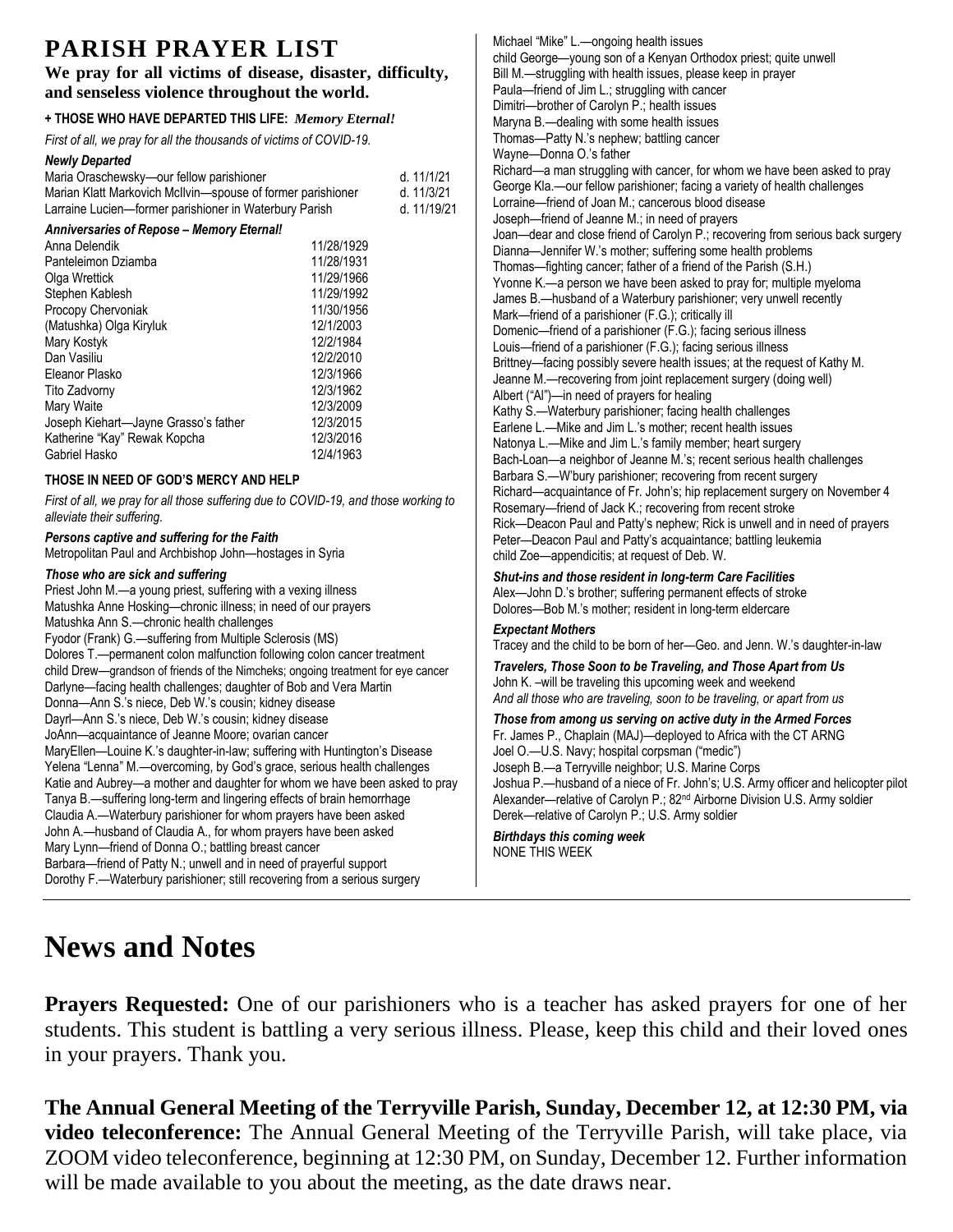# **More News and Notes**

**Annual General Meeting: Call for Reports:** If you are a holder of an office or a representative of a Parish organization that is required to submit a report for inclusion in the collection of reports being put together in preparation for the Annual General Meeting of the Parish, please, prepare that report and submit it to Fr. John, at your earliest convenience. The Annual General Meeting is taking place, via video teleconference, on Sunday, December 12. Thank you.

**Looking Ahead: The Schedule of Services for Christmas:** During the week leading up to Christmas, and for Christmas Day, and for the day after Christmas, this will be the schedule of services at Saints Cyril and Methodius Orthodox Church, Terryville, CT:

- **Wednesday, December 22, 7:00 PM:** Pre-Feast Vespers, with the singing of pre-festal hymns
- **Thursday, December 23, 7:00 PM:** Small Compline with the Reading of the entire Infancy Narratives from the Gospels of Saint Matthew and Saint Luke
- **Friday. December 24, Christmas Eve, 4:00 PM:** Christmas Vigil
- **Saturday, December 25, Christmas Day, 9:15 AM:** Festal Divine Liturgy
- **Saturday, December 25, Christmas Day, 6:30 PM:** Saturday evening Vigil, with Christmas elements included in the service
- **Sunday, December 26, Synaxis of the Most-Holy Theotokos, 9:15 AM:** Divine Liturgy, with Christmas elements included in the service

## **Notes from Fr. John: Participate in the Sacrament of Confession**

Dear Brothers and Sisters in Christ: Glory to Jesus Christ!

It is usual and customary for Orthodox Christians regularly to participate in the Sacrament of Confession. Unfortunately, for many of us, the ongoing COVID-19 event has disturbed our regular rhythm of participation in this essential and saving sacrament of the Church. I would suggest—in the strongest possible way—that we all make an appointment now to participate in the Sacrament of Confession between now and the Feast of the Birth of Our Lord (Christmas, December 25).

It is, of course, our usual custom to participate in the Sacrament of Confession during the Nativity Fast (Advent), the forty-day period leading up to Christmas. The Nativity Fast begins each year on November 15.

So, please, contact me, at your earliest convenience, so that we can get an appointment for you into the calendar, and then prepare ourselves to participate in the essential and saving Sacrament of Confession.